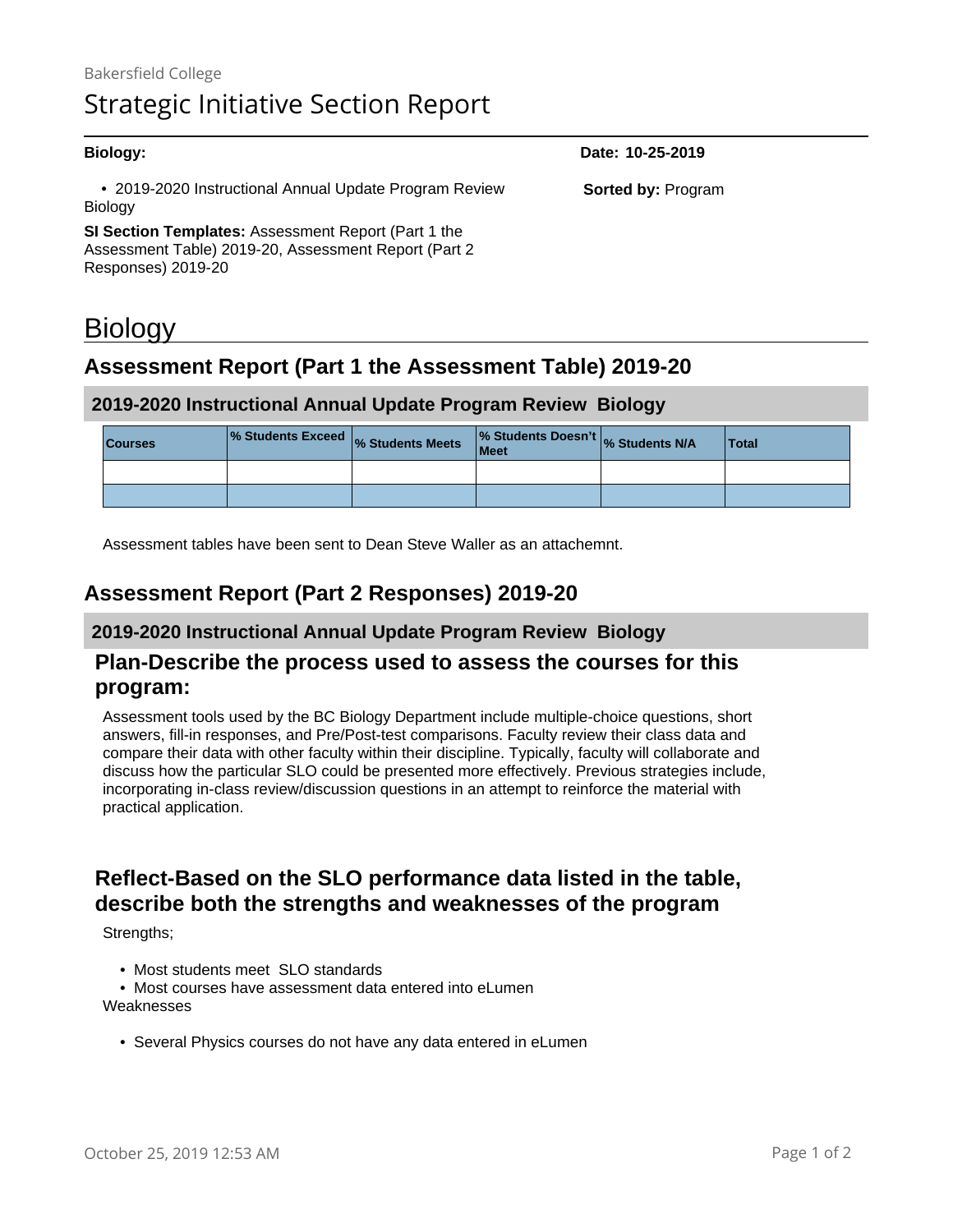## **Dialogue-Explain when, or how often, discipline faculty meet to discuss the assessment process (e.g., planning, data collection, and results) for this program (e.g., department meeting).**

Faculty within each program meets at least twice per semester to discuss the planning of which SLO(s) will be assessed, how they will be assessed. Faculty then meet at the end of the semester to review and submit data into eLumen.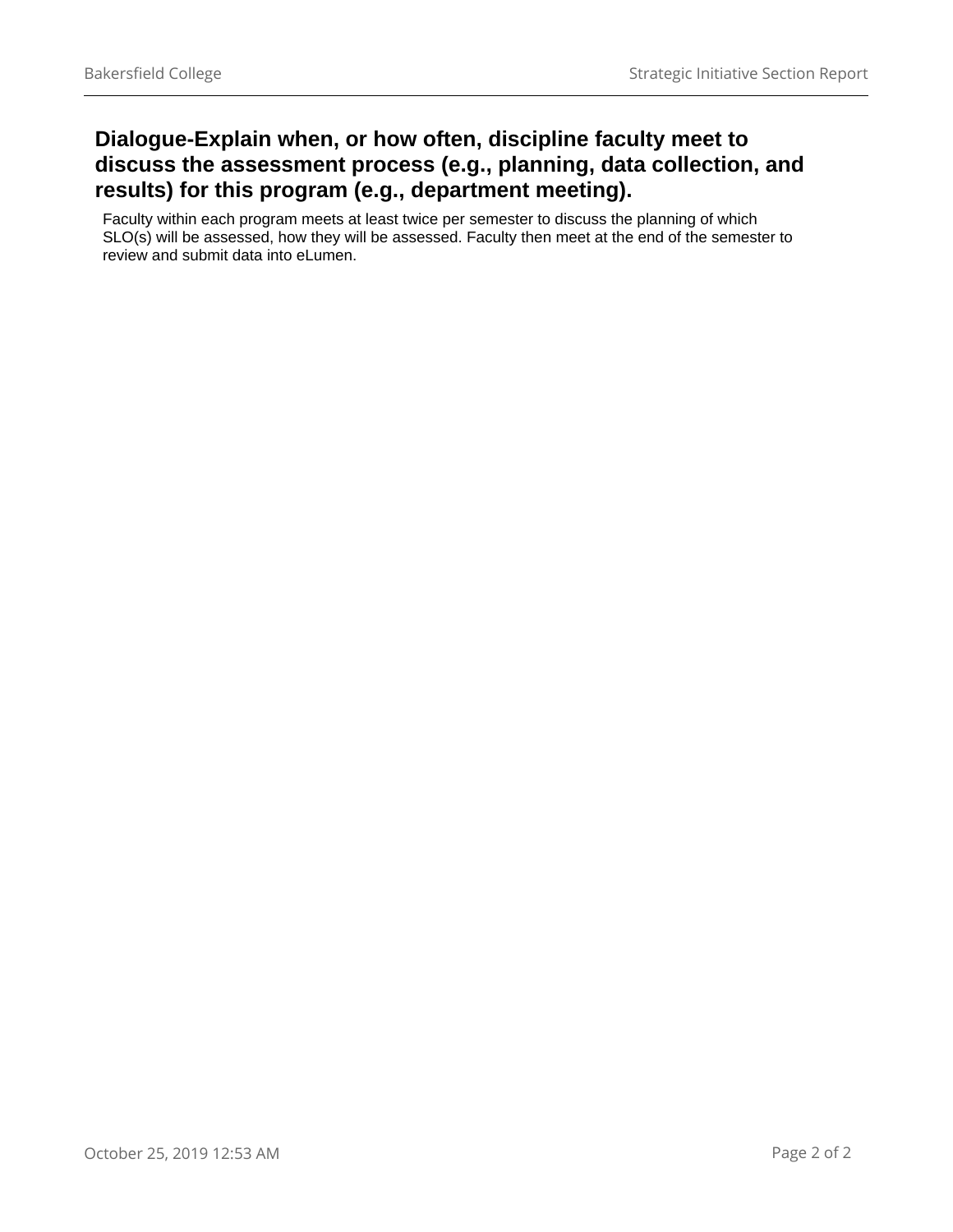# Bakersfield College Strategic Initiative Section Report

| <b>Computer Science (BC):</b>                                                                               | Date: 10-25-2019          |  |
|-------------------------------------------------------------------------------------------------------------|---------------------------|--|
| • 2019-2020 Computer Science (AS-T) Instructional Annual<br>Update Program Review                           | <b>Sorted by: Program</b> |  |
| SI Section Templates: Assessment Report (Part 1 the<br>Assessment Table) 2019-20, Assessment Report (Part 2 |                           |  |

# Computer Science (BC)

Responses) 2019-20

## **Assessment Report (Part 1 the Assessment Table) 2019-20**

### **2019-2020 Computer Science (AS-T) Instructional Annual Update Program Review**

| <b>Courses</b>      | % Students Exceed | % Students Meets | % Students Doesn't  % Students N/A<br><b>Meet</b> |       | <b>Total</b> |
|---------------------|-------------------|------------------|---------------------------------------------------|-------|--------------|
| COMP <sub>B11</sub> | 57.29             | 17.71            | 19.79                                             | 5.21  | 100          |
| COMP B12            |                   |                  |                                                   |       |              |
| COMP B13            |                   |                  |                                                   |       |              |
| COMP B14            |                   |                  |                                                   |       |              |
| MATH B6A            | 31.65             | 25.32            | 20.89                                             | 22.15 | 100          |
| MATH B6B            | 36.61             | 25.89            | 29.46                                             | 8.04  | 100          |
| PHYS B4A            |                   |                  |                                                   |       |              |
| PHYS B4B            |                   |                  |                                                   |       |              |
|                     |                   |                  |                                                   |       |              |
|                     |                   |                  |                                                   |       |              |

Data is missing for the blank area in the table above.

### **Assessment Report (Part 2 Responses) 2019-20**

**2019-2020 Computer Science (AS-T) Instructional Annual Update Program Review**

### **Plan-Describe the process used to assess the courses for this program:**

For the four core courses in this degree which are located in the Business Management and Information Technology Department, the full-time faculty assess the SLO from the SLO Assessment Plan. The faculty selects the outcomes to assess, performs the assessment, and reports the results in e-Lumen. We are not aware of the process in the Mathematics and Physics Department.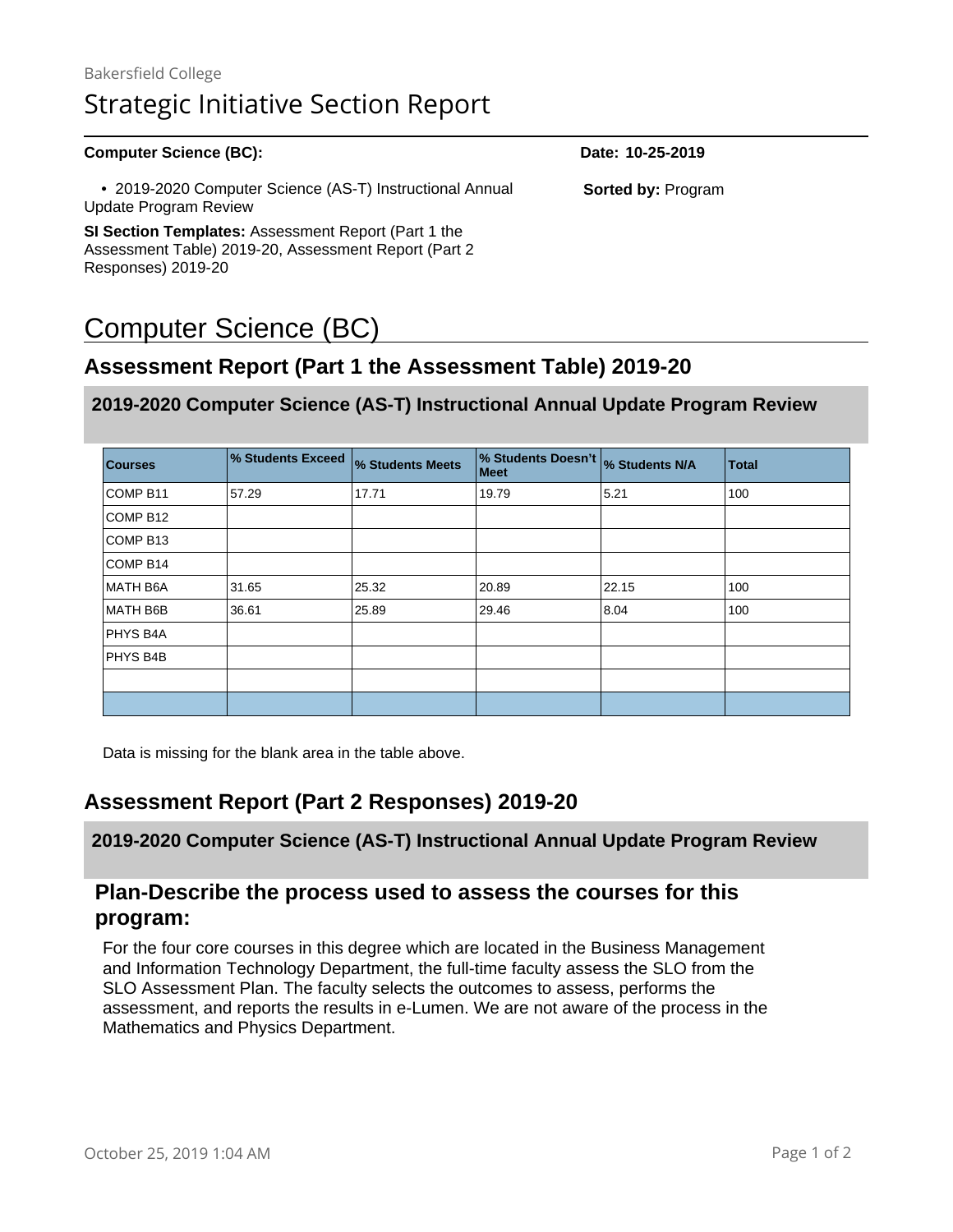### **Reflect-Based on the SLO performance data listed in the table, describe both the strengths and weaknesses of the program**

Since a lot of the data is missing, the validity of this analysis is weak. For the one Computer Science class for which there is data, the percent of students who meet or exceed expectations is 75%. But, with addition of the Math classes, the value falls to about 65%.

## **Dialogue-Explain when, or how often, discipline faculty meet to discuss the assessment process (e.g., planning, data collection, and results) for this program (e.g., department meeting).**

The faculty of the Business Management and Information Technology Department meet as often as it is required. There is no official meeting time for the discussion of assessment, but faculty meet throughout the year at least once with the assessment committee member to discuss the input procedures for assessment data.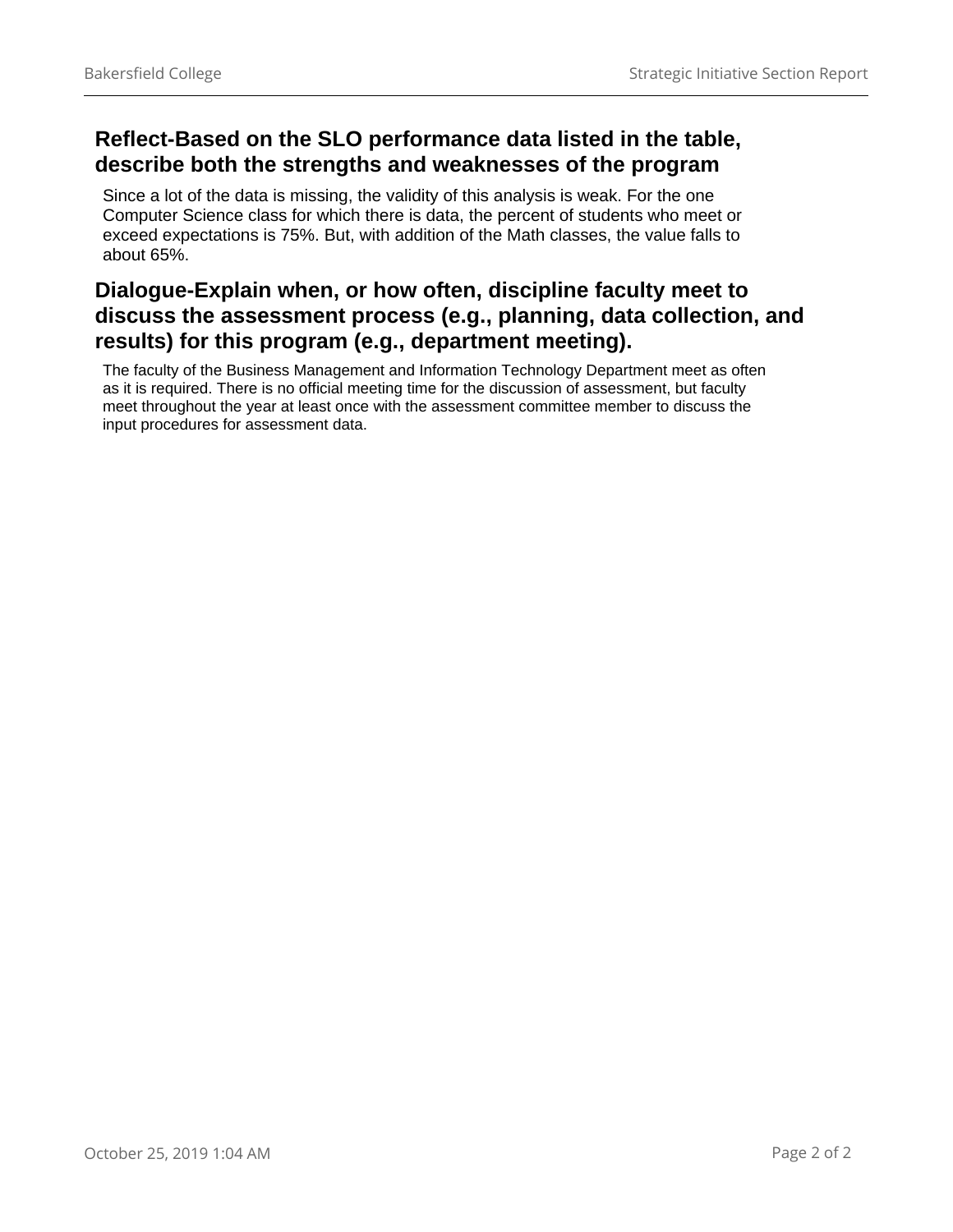# Bakersfield College Strategic Initiative Section Report

### **Economics: Date: 10-25-2019** • 2019-2020 Instructional Annual Update Program Review **Economics SI Section Templates:** Assessment Report (Part 1 the Assessment Table) 2019-20, Assessment Report (Part 2 Responses) 2019-20 **Sorted by:** Program

# **Economics**

# **Assessment Report (Part 1 the Assessment Table) 2019-20**

### **2019-2020 Instructional Annual Update Program Review Economics**

| <b>Courses</b> | % Students Exceed % Students Meets |        | % Students Doesn't % Students N/A<br><b>Meet</b> |       | <b>Total</b> |
|----------------|------------------------------------|--------|--------------------------------------------------|-------|--------------|
| Economics B1   | 10.11%                             | 63.54% | 17.87                                            | 8.48% | 100%         |
| Economics B2   | 8.75%                              | 71.87% | 17.02%                                           | 2.36% | 100%         |
|                |                                    |        |                                                  |       |              |
|                |                                    |        |                                                  |       |              |
|                |                                    |        |                                                  |       |              |

### **Assessment Report (Part 2 Responses) 2019-20**

### **2019-2020 Instructional Annual Update Program Review Economics**

### **Plan-Describe the process used to assess the courses for this program:**

The Economics Program maintains a SLO pattern for assessment and rotates through it each term, to be sure that all SLOs are evaluated within the 6 year cycle.

As part of this process, the instructors develop questions that are deemed appropriate measures of success in demonstrating competency in each SLO, and these questions/prompts are administered during the semester.

The results are evaluated, and then reflected upon in order to determine next steps- as to any possible need to modify instruction to better enable student success in SLO attainment.

Our program is somewhat unique, in that the majority of the courses required by the TMC are not within our program. As such, we also depend upon the success of students in courses such as Math and Business, yet we have no right to investigate the practices of colleagues in other programs, as that leads down a rabbithole into a new universe of meddling in each other's affairs across campus.

As a result, we have not provided SLO data for other programs- as they are not within our control, or oversight. In the same way that out program shouldn't be evaluating and critiquing the performance of the athletic department, or of the success rates of the theater department.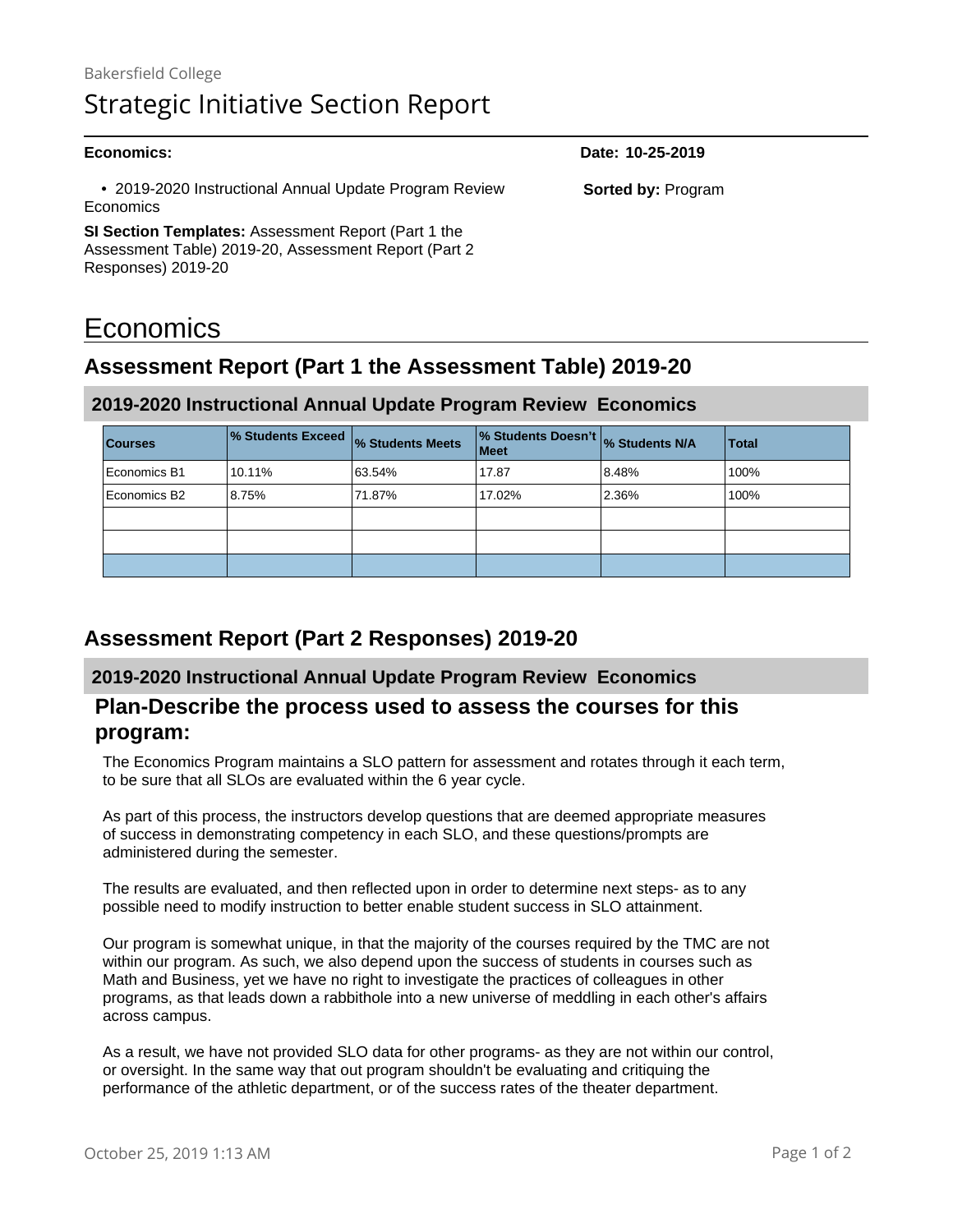## **Reflect-Based on the SLO performance data listed in the table, describe both the strengths and weaknesses of the program**

The program has consistently met the fundamental goal or our program of an SLO success rate of 70% or higher, which is a strength. This year the success rate was above 80% for Economics B2, which is significantly higher than 70%. While meeting the target, Economics B1 did lag behind Economics B2, and is an area where improvement is possible. This may be related to the fact that there are more students who take ECON B1, and ECON B2 tends to be taken later in a student's ed plan, which would correlate to their having already demonstrated success as a student in previous terms.

The Economics Program cannot provide any context about what is happening in other programs. That is the purview of other departments to analyze and explain the strengths and weaknesses. Just as the Economics Program is not willing to critique any committee's internal functioning on campus, as that is the purview of said program, and their administrative leads, to evaluate and critique.

### **Dialogue-Explain when, or how often, discipline faculty meet to discuss the assessment process (e.g., planning, data collection, and results) for this program (e.g., department meeting).**

Discipline faculty meet at department meeting at least once a semester to discuss the assessment process in general terms. Further communications occurs more frequently via email exchanges, and via the two members visiting each other's office. The great thing about having a program of two members is that one of us can walk over to the other's office to discuss the assessment process, or any other program business, whenever necessity indicates we should do so.

This is easier to accomplish than the coordination required to get all 22 FT members of the faculty in all three of the programs within the Social Science Department.

However, at the full meetings, the general guidelines are presented, with general expectations. At program-specific meetings, we meet to further discuss the specifics of SLO assessment on an ongoing basis, that is no less than once per semester, and sometimes four times a month- either in person or via email.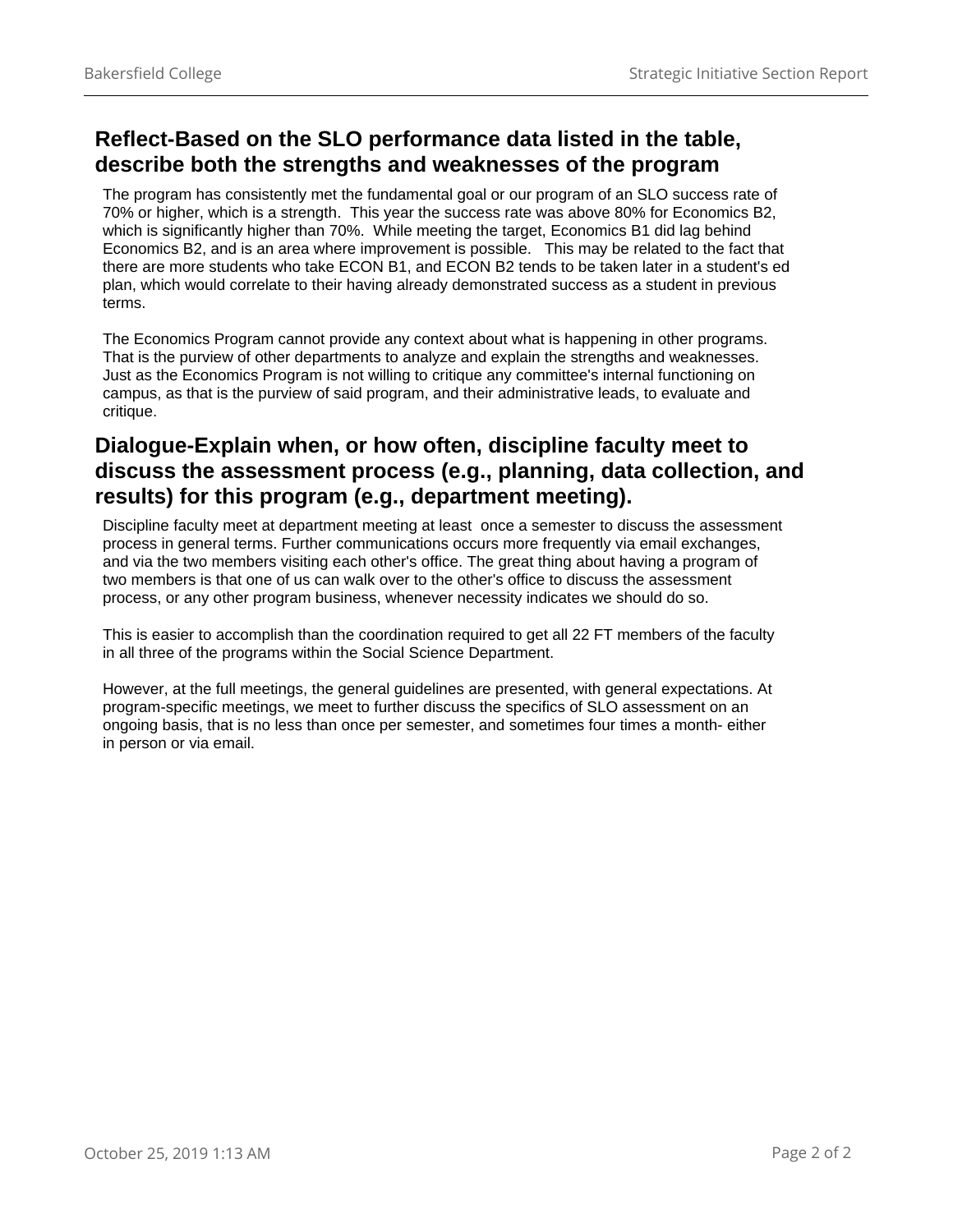• 2019-2020 Instructional Annual Update Program Review Education

**SI Section Templates:** Assessment Report (Part 1 the Assessment Table) 2019-20, Assessment Report (Part 2 Responses) 2019-20

# Education

# **Assessment Report (Part 1 the Assessment Table) 2019-20**

### **2019-2020 Instructional Annual Update Program Review Education**

| <b>Courses</b>     | % Students Exceed | % Students Meets | % Students Doesn't % Students N/A<br><b>Meet</b> |             | <b>Total</b> |
|--------------------|-------------------|------------------|--------------------------------------------------|-------------|--------------|
| BIOL B11           | 6.91              | 53.62            | 24.63                                            | 14.85       | 100          |
| CHDV B21           | 60                | 16.36            | 20                                               | 3.64        | 100          |
| COMM <sub>B1</sub> | 33.42             | 48.49            | 10.03                                            | 8.07        | 100          |
| EDUC B24           | 38.33             | 48.33            | 1.67                                             | 11.67       | 100          |
| ENGL B1A           | 24.51             | 30.43            | 28.06                                            | 17          | 100          |
| ENGL B1B           | 15                | 64.17            | .83                                              | 20          | 100          |
| ERSC B10           | 64.71             | 0                | 17.65                                            | 17.65       | 100          |
| ERSC B10L          | 0                 | $\mathsf{O}$     | 0                                                | $\mathbf 0$ | $\mathbf 0$  |
| HIST B1            | 35.18             | 37.94            | 15.36                                            | 11.52       | 100          |
| HIST B17A          | 25.59             | 43.7             | 10.24                                            | 20.47       | 100          |
| HIST B18           | 31.96             | 48.71            | 10.05                                            | 9.28        | 100          |
| GEOG B5            | 9.03              | 82.58            | 7.74                                             | .65         | 100          |
| ENGL B3            | 0                 | 0                | 0                                                | $\mathbf 0$ | 0            |
| PHIL B9            | 31.37             | 15.69            | 27.45                                            | 25.49       | 100          |
| ART <sub>B1</sub>  | 47.45             | 19.39            | 15.82                                            | 17.35       | 100          |
| MUSC B22           | 34.13             | 42.95            | 22.92                                            | $\pmb{0}$   | 100          |
| THEA B20           | 0                 | 0                | 0                                                | $\mathsf 0$ | 0            |
| COMP <sub>B2</sub> | 0                 | $\mathsf{O}$     | 0                                                | $\pmb{0}$   | 0            |
| <b>MATH B4A</b>    | 4.69              | 28.91            | 64.06                                            | 2.34        | 100          |
| PHSC B12           | $\mathbf 0$       | $\mathbf 0$      | $\mathbf 0$                                      | $\mathbf 0$ | $\mathbf 0$  |
| POLS B1            | 35.83             | 12.08            | 27.92                                            | 24.17       | 100          |
|                    |                   |                  |                                                  |             |              |
|                    |                   |                  |                                                  |             |              |

**Education: Date: 10-25-2019**

**Sorted by:** Program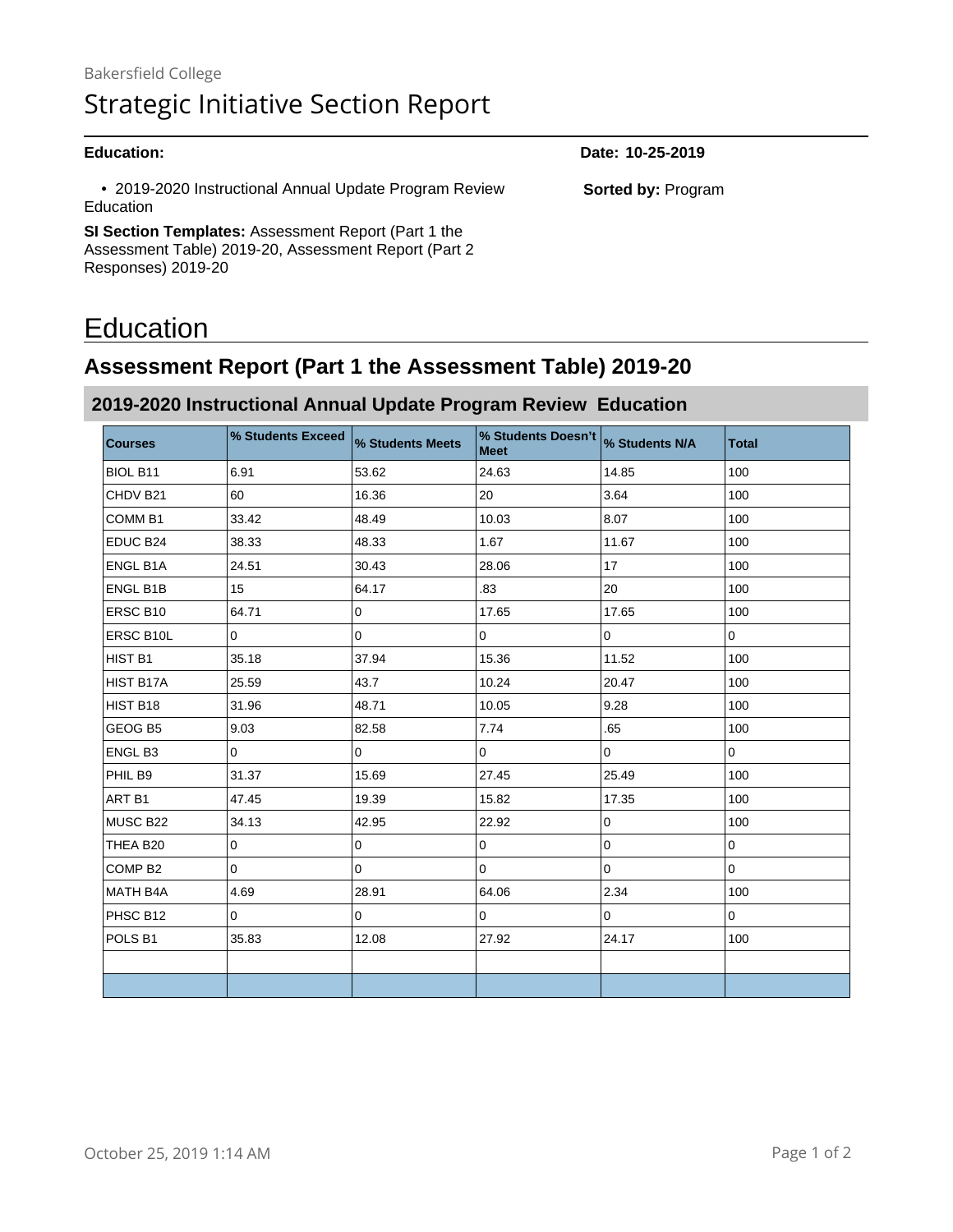Done!

### **Assessment Report (Part 2 Responses) 2019-20**

**2019-2020 Instructional Annual Update Program Review Education**

### **Plan-Describe the process used to assess the courses for this program:**

**The plan is to assess the courses for this program by reviewing the outcome data for each course listed to determine if the success rates are adequate for students to progress toward the AD-T degree in a timely manner.**

### **Reflect-Based on the SLO performance data listed in the table, describe both the strengths and weaknesses of the program**

**A strength for this program is that most of the courses of the degree are general education courses that are offered consistently in multiple campuses. Another strength is that the degree is fully articulated with CSUB's liberal studies program the number of sections for the Intro course EDUC B24 has tripled since we became a new department** 

**There are several weaknesses with this program of the outcome data reported for the required and recommended courses five courses are missing outcome data so we cannot determine the success rate in those five courses (ERSC B10L, ENGL B3, THEA B29, COMP B2, PHSC B12). Also, 8 of the courses in the program are below 70% success rates according to the assessment data provided ( BIOL B11, ENGL B1A, ERSC B10, HIST B17a, PHIL B9, ART B1, MATH B4a, POLC B1). also there are not enough sections of some of the required courses to accommodate the students in this pathway (GEOG B5, PHIL B9, ERSC B10, BIOL B11).**

**Not all courses have SLO reports. It was difficult to make a comprehensive review.** 

### **Dialogue-Explain when, or how often, discipline faculty meet to discuss the assessment process (e.g., planning, data collection, and results) for this program (e.g., department meeting).**

**Since the department was founded the faculty have met monthly to discuss the assessment process and data collection.**

**All, but one of the courses in the degree are housed outside of the department. The one course within the department, EDUC B24, belonged to a different department until less than a year ago. We are developing a process to ensure that EDUC B24 SLOs are evaluated in a timely fashion and in accordance with local requuirements.** 

Good!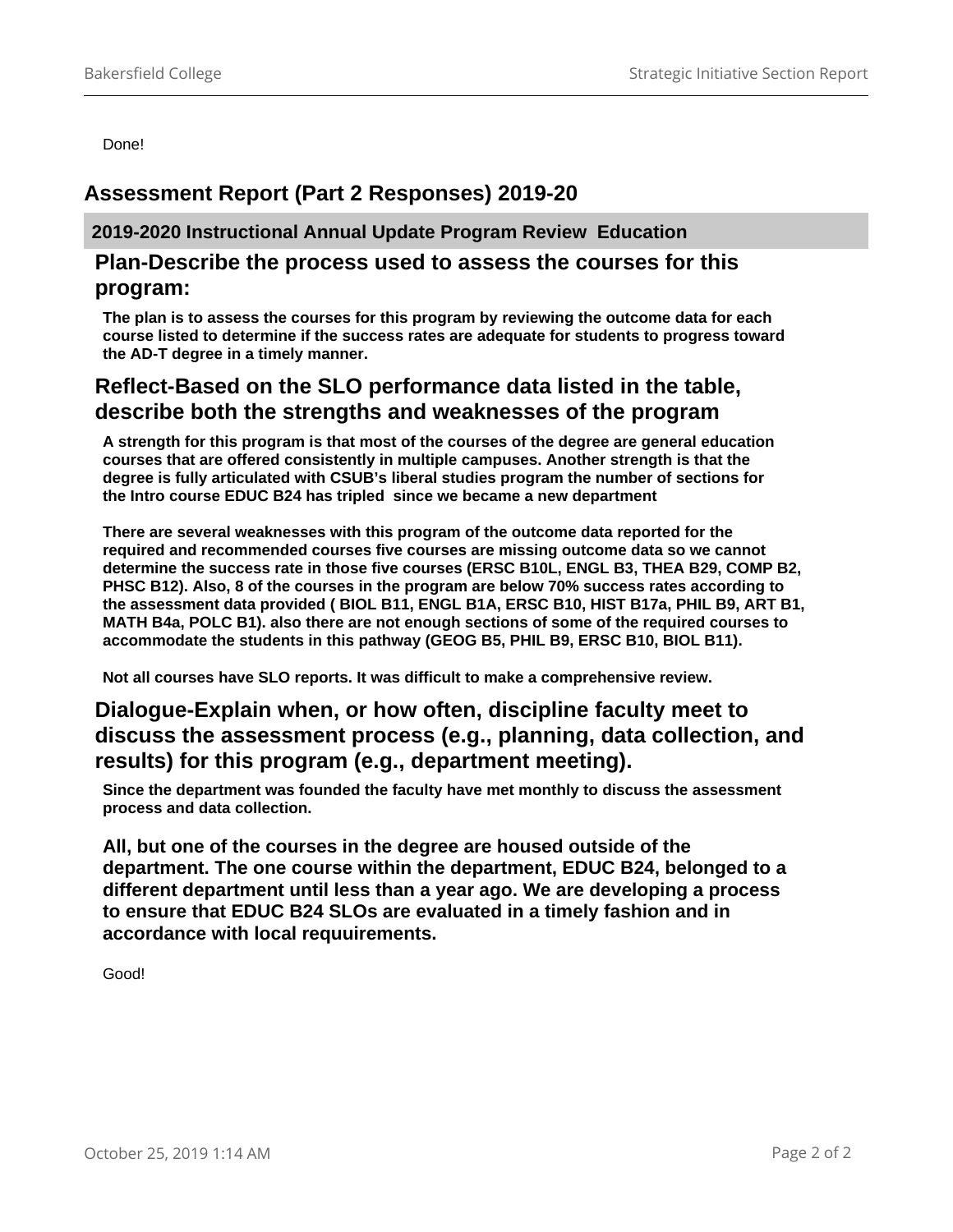# Bakersfield College Strategic Initiative Section Report

### **Electronics Technology: Date: 10-25-2019**

 • Electronics Technology 2019-2020 Instructional Annual Update Program Review

**SI Section Templates:** Assessment Report (Part 1 the Assessment Table) 2019-20, Assessment Report (Part 2 Responses) 2019-20

# Electronics Technology

### **Assessment Report (Part 1 the Assessment Table) 2019-20**

### **Electronics Technology 2019-2020 Instructional Annual Update Program Review**

| <b>Courses</b>                              | % Students Exceed | % Students Meets | % Students Doesn't<br><b>Meet</b> | % Students N/A | <b>Total</b> |
|---------------------------------------------|-------------------|------------------|-----------------------------------|----------------|--------------|
| ELET B1a                                    | 15.45             | 46.78            | 35.19                             | 2.58           |              |
| ELET B1b (new<br>course; 1 SLO<br>assessed) | 9.09              | 90.91            | 0                                 | 0              |              |
| ELET B3 (previously<br>B <sub>5</sub> )     | 62.16             | 20.72            | 13.51                             | 3.6            |              |
| ELET <sub>B4</sub>                          | 76.79             | 16.07            | 7.14                              | $\overline{0}$ |              |
| ELET B55a                                   | 15.38             | 52.56            | 32.05                             | $\mathbf 0$    |              |
| ELET B56                                    | n/a               | n/a              | n/a                               | n/a            |              |
| ELET B58                                    | n/a               | n/a              | n/a                               | n/a            |              |
| ELET B61                                    | 48.48             | 30.3             | 21.21                             | $\overline{0}$ |              |
| ELET B62                                    | 44.44             | 33.33            | 22.22                             | $\overline{0}$ |              |
| ELET B70                                    | n/a               | n/a              | n/a                               | n/a            |              |
|                                             |                   |                  |                                   |                |              |
|                                             |                   |                  |                                   |                |              |
|                                             |                   |                  |                                   |                |              |

### **Assessment Report (Part 2 Responses) 2019-20**

**Electronics Technology 2019-2020 Instructional Annual Update Program Review**

### **Plan-Describe the process used to assess the courses for this program:**

One of the challenges of academic freedom is that each instructor chooses what he/she considers "exceeds", "meets", and "doesn't meet" expectations. Some consider percentages on exams or other assessmente methods as a determining factor (e.g. 80% or greater is exceeding, 70-79% is meeting, below 70& is "doesn't meet." Others use "A" exam grades as exceeding, B and C as meeting, and D and F as "doesn't meet." Therefore, different courses appear more successful than

**Sorted by:** Program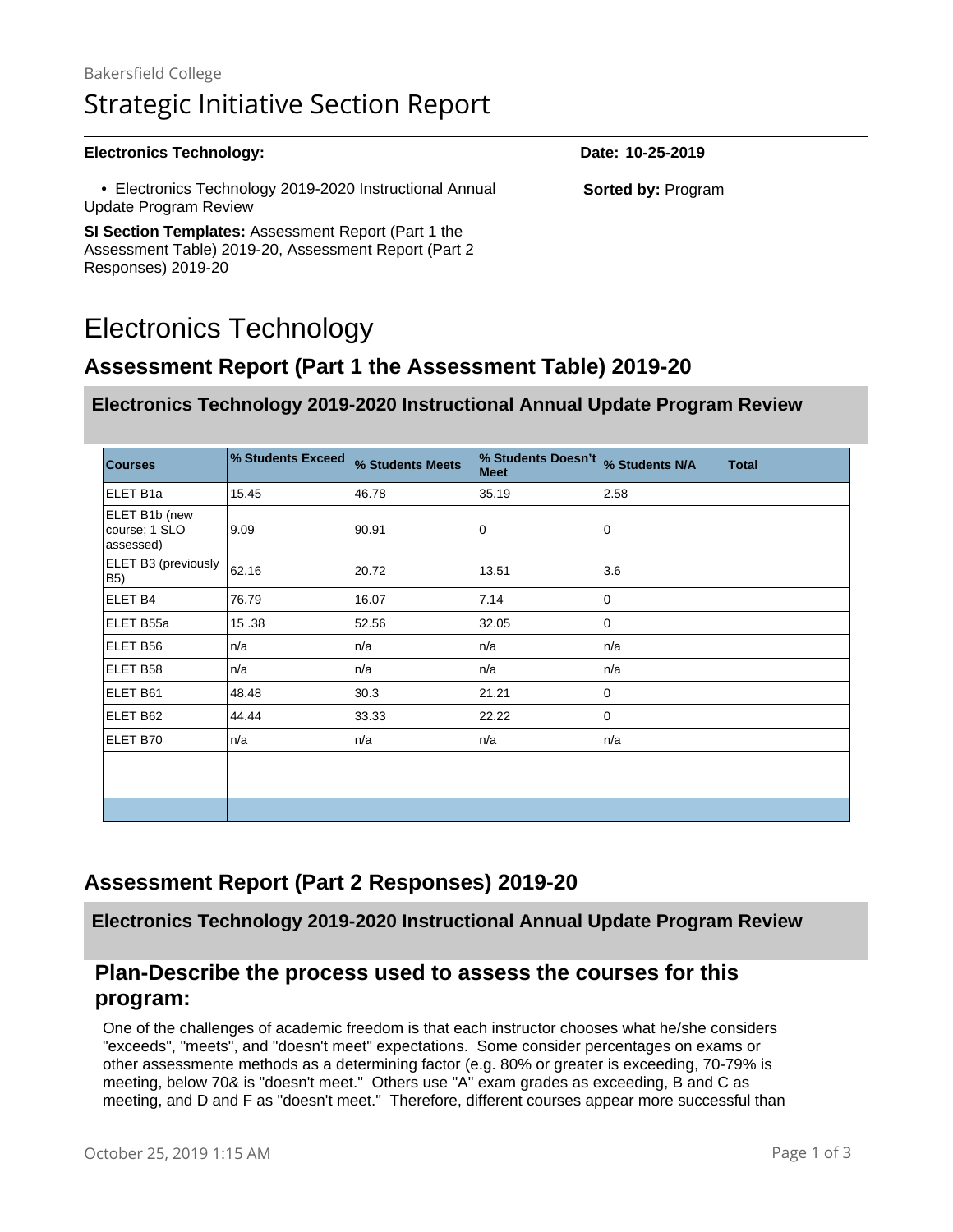others which is not a valid conclusion based upon limited SLO data and varied interpretation of what the ratings actually mean.

We have discussed this challenge as a program, and have not reached consensus regarding standardizing ratings between courses, and methods of assessment of our courses. The concern is that standardizing these things will show a marked decline in assessment results for some classes, while other classes would show a marked increase in assessment results - both categories showing change when no actual change other than data reporting and rating changes actually occurred.

The general process we use is to determine which assessments we already perform (tests, practical, lab grading, etc.) demonstrate achievement for a particular SLO, and this process continued until each of the SLO's were covered by assessment data. We always try for objective measures, rather than subjective ones. We also strive to create unform assessments for each section of each course. For example, all instructors of the course use the same exams and lab activities. The only variable is if the instructor allows a note card and/or formula sheet used by students when they take the exams. We were told those decisions were part of academic freedom and if an instructor wishes to do so while others object to the practice, we cannot prohibit them from their own choice.

Several of us who are fluent with Canvas are hoping to better utilize the features of Canvas to automate and improve the assessment process.

### **Reflect-Based on the SLO performance data listed in the table, describe both the strengths and weaknesses of the program**

The obvious issue is that assessment data in eLumen did not include assessment done before eLumen was adopted. Additionally, there are courses where zero assessment data is available at this point. Some courses only had one SLO assessed, so overall results were not complete to the point where a meaningful conclusion could be drawn.

We strongly feel that at this time, and for the reasons given above, SLO assessment data is of very limited use when compared to our instructor's professional experience and the anectdotal evidence of how their classes are doing through observation and evaluating test and lab results (such as topic and/or question analysis and accuraccy of lab answers.)

To reiterate, we cannot determine program strenghts and weaknesses using SLO assessment data at this point.

One thing that has been meaningful is non-SLO-assessment data such as student demographics and "retention"/"success" rates. **Our online students (the lecture portion of the classes operated in hybrid format) is 1% greater in retention and 10% higher in success compared to the traditional format.** When we switched to hyrbid classes, the worry was that retention and success would show a marked decline until students were accustomed to the format. Last year was the first year of hybrid format implementation, and already it has shown a marked improvement in success rates. Certain students have complained about the active nature of the hybrid class, rather than the passive in-class lecture environment, but success and retention data does not indicate the hybrid format is inferior to the face-to-face lecture.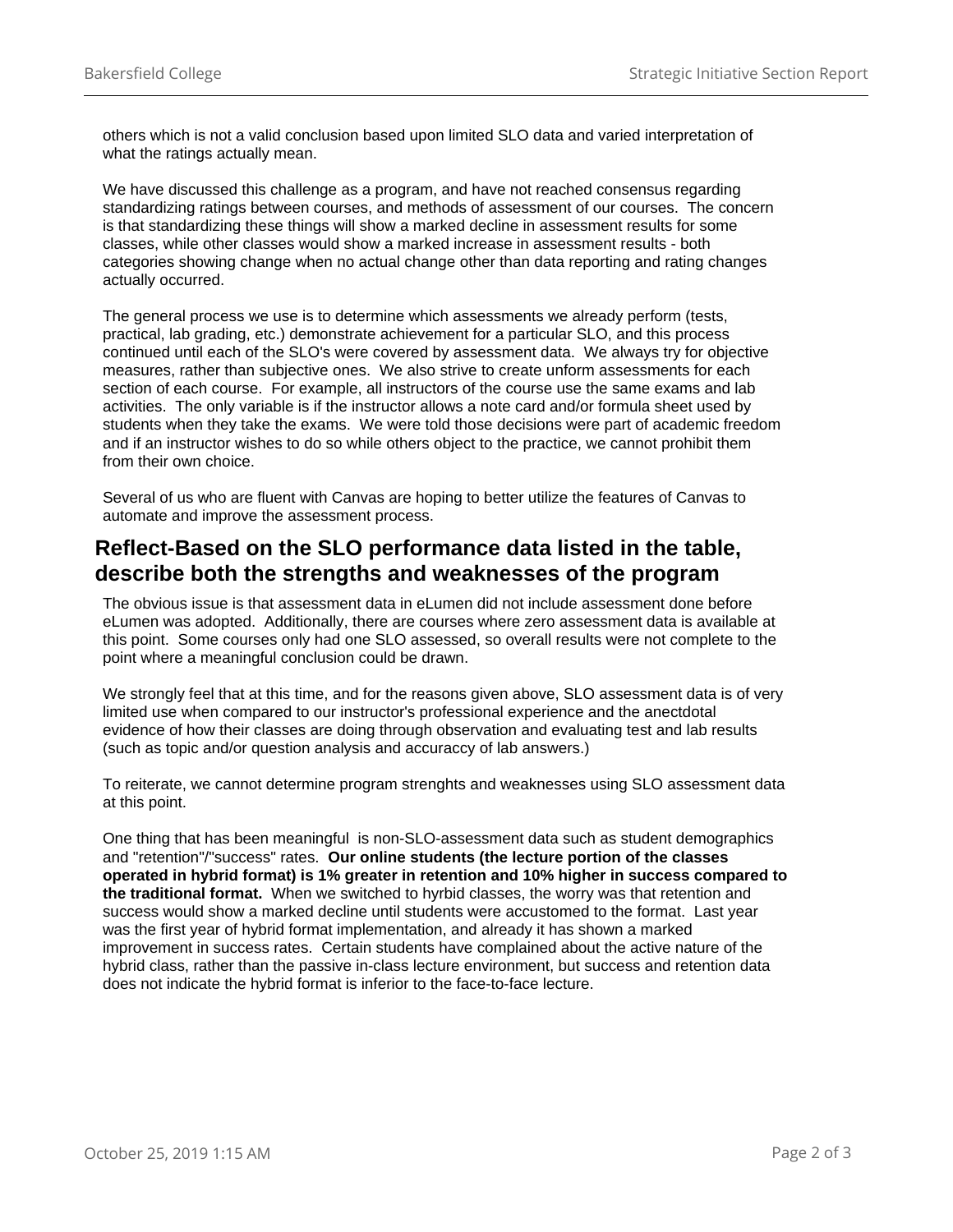## **Dialogue-Explain when, or how often, discipline faculty meet to discuss the assessment process (e.g., planning, data collection, and results) for this program (e.g., department meeting).**

We have met on a more or less monthly basis this past year for all program-level discussions. As mentioned previously, SLO assessment methods and results interpretation have not reached levels of consensus to standardize these things among faculty and courses.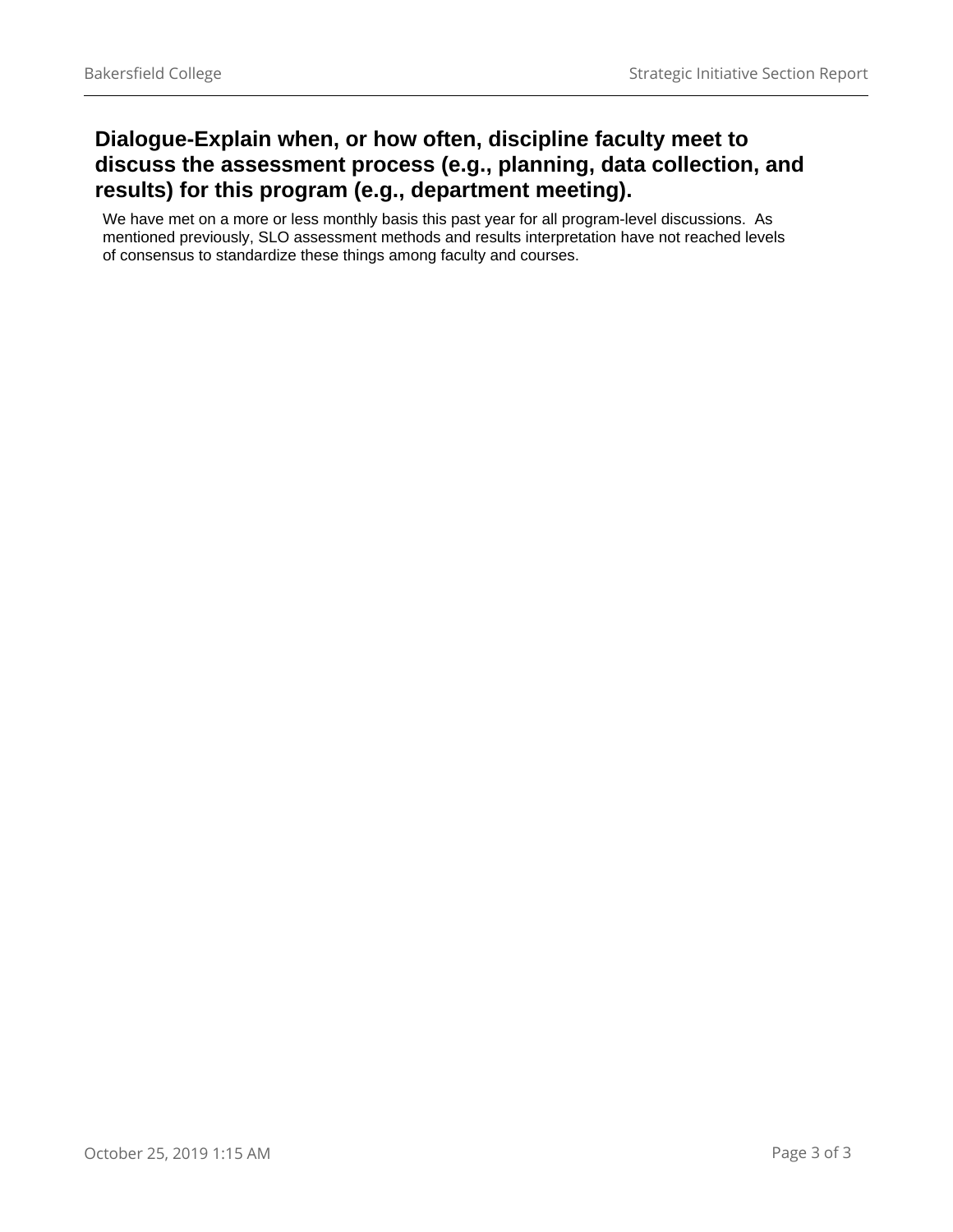• Engineering 2019-2020 Instructional Annual Update Program Review

**SI Section Templates:** Assessment Report (Part 1 the Assessment Table) 2019-20, Assessment Report (Part 2 Responses) 2019-20

# **Engineering**

## **Assessment Report (Part 1 the Assessment Table) 2019-20**

**Engineering 2019-2020 Instructional Annual Update Program Review**

| <b>Courses</b> | % Students Exceed | % Students Meets | % Students Doesn't<br>Meet | % Students N/A | <b>Total</b> |
|----------------|-------------------|------------------|----------------------------|----------------|--------------|
| ENGR B17L      | 25                | 55               | 10                         | 10             | 100          |
| ENGR B40       | 0                 | 0                | 0                          | 0              | 100          |
| ENGR B24       | 84                | 10               | 4                          | 2              | 100          |
| ENGR B20       | 61                | 22               | 17                         | 0              | 100          |
| ENGR B36       | 57                | 21               | 19                         | $\overline{2}$ | 100          |
| ENGR B37       | 57                | 43               | 0                          | $\mathbf 0$    | 100          |
| ENGR B45       | 55                | 32               | 10                         | 3              | 100          |
| ENGR B47       | 32                | 62               | 5                          | $\mathbf 0$    | 100          |
| ENGR B17       | 49                | 39               | 8                          | 3              | 100          |
|                |                   |                  |                            |                |              |
|                |                   |                  |                            |                |              |
|                |                   |                  |                            |                |              |

### **Assessment Report (Part 2 Responses) 2019-20**

**Engineering 2019-2020 Instructional Annual Update Program Review**

### **Plan-Describe the process used to assess the courses for this program:**

Assessment in courses in ENGR courses falls almost entirely into four categories: (1) exams (2) group projects and (3) lab reports. These traditional categories cover the broad range of SLOs. ENGR faculty meet throughout the semester to evaulate student success on these categories and the effectiveness of these tools to measure success on SLOs.

**Engineering: Date: 10-25-2019**

**Sorted by:** Program